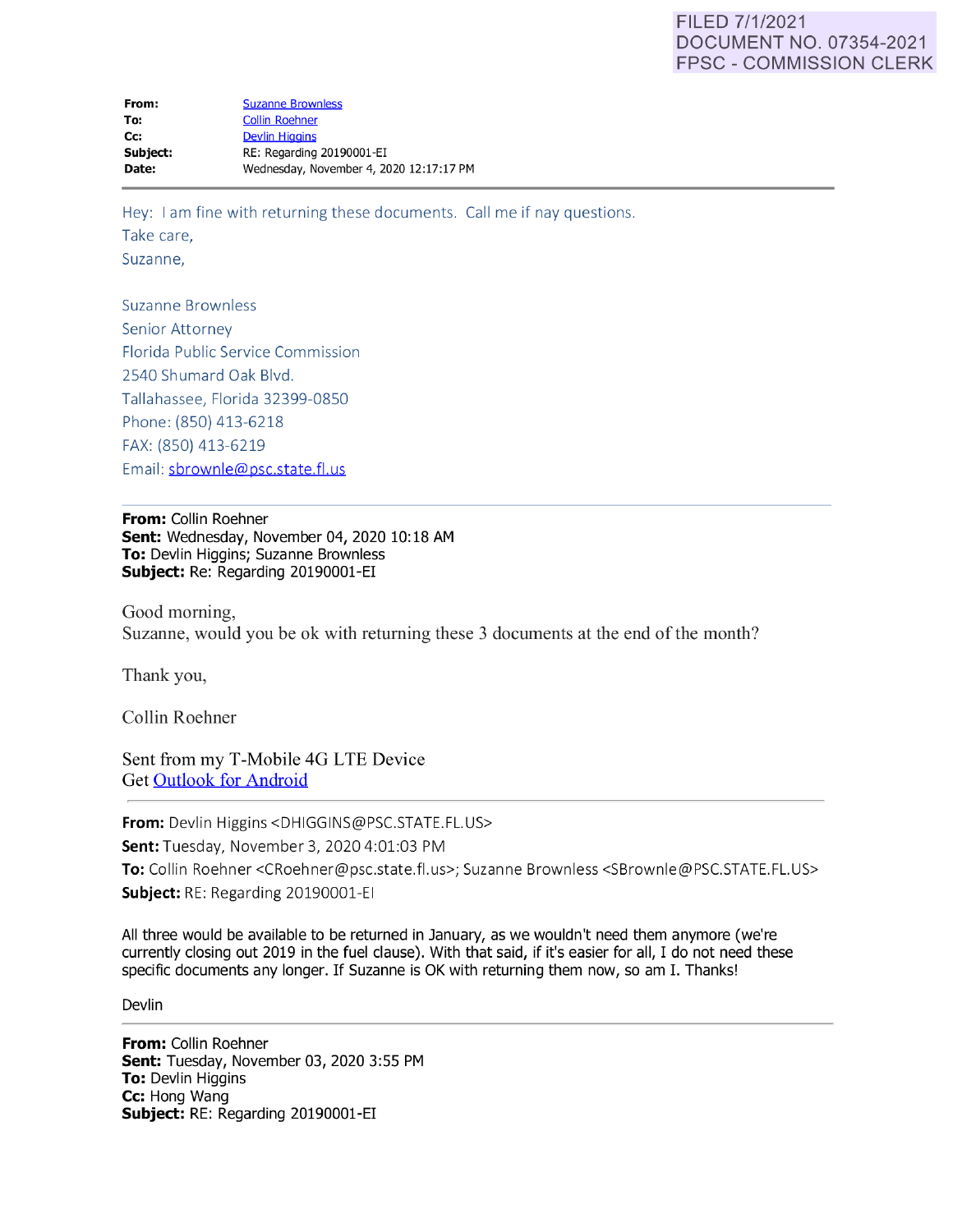It's more so that all 3 lose their confidential classification as it expires on the  $30<sup>th</sup>$  of this month. Hence Ms. West's inquiry as to whether or not she needs to re-file for an extension?

Will all 3 be returned in January?

Collin

**From:** Devlin Higgins <DHIGGINS@PSC.STATE.FL.US> **Sent:** Tuesday, November 3, 2020 3:17 PM **To:** Collin Roehner <CRoehner@psc.state.fl.us> **Cc:** Suzanne Brownless <SBrownle@PSC.STATE.FL.US> **Subject:** RE: Regarding 20190001-EI

Good afternoon Collin,

 Apologies for the delay, this docket has been in hearing today. Please see below. This Document, i.e. 03493-2019 was processed in April of 2019. We should be returning these documents as a matter of course sometime after 1.1.21, although if that presents an issue, I believe it's OK to return them now. Thanks!

Devlin

03493-2019<br>04/03/2019 Duke Energy (Bernier) - (CONFIDENTIAL) Information contained in Exh JM-1T to direct testimony of James McClay.

### 03515-2019

 04/04/2019 AFD/Barrett - Copy of memo dated 4/4/19 to GCL/Brownless, providing recommendation on confidential DN 03493-2019; and attached memo with noted 4/4/19 response date<br>providing recommendation on confidentiality of **DN 03493-2019**. \* 03515-2019.pdf (0.2 MB) providing recommendation on confidentiality of DN 03493-2019.

**From:** Collin Roehner **Sent:** Tuesday, November 03, 2020 11:00 AM **To:** Devlin Higgins **Cc:** Suzanne Brownless; Hong Wang **Subject:** RE: Regarding 20190001-EI

My apologies, that should have been 03493-2019.

Thank you,

Collin Roehner

From: Devlin Higgins [<DHIGGINS@PSC.STATE.FL.US](mailto:DHIGGINS@PSC.STATE.FL.US)> **Sent:** Tuesday, November 3, 2020 10:07 AM **To:** Collin Roehner <[CRoehner@psc.state.fl.us](mailto:CRoehner@psc.state.fl.us)> **Subject:** RE: Regarding 20190001-EI

And my bad - I thought Suzanne was working with you on this one.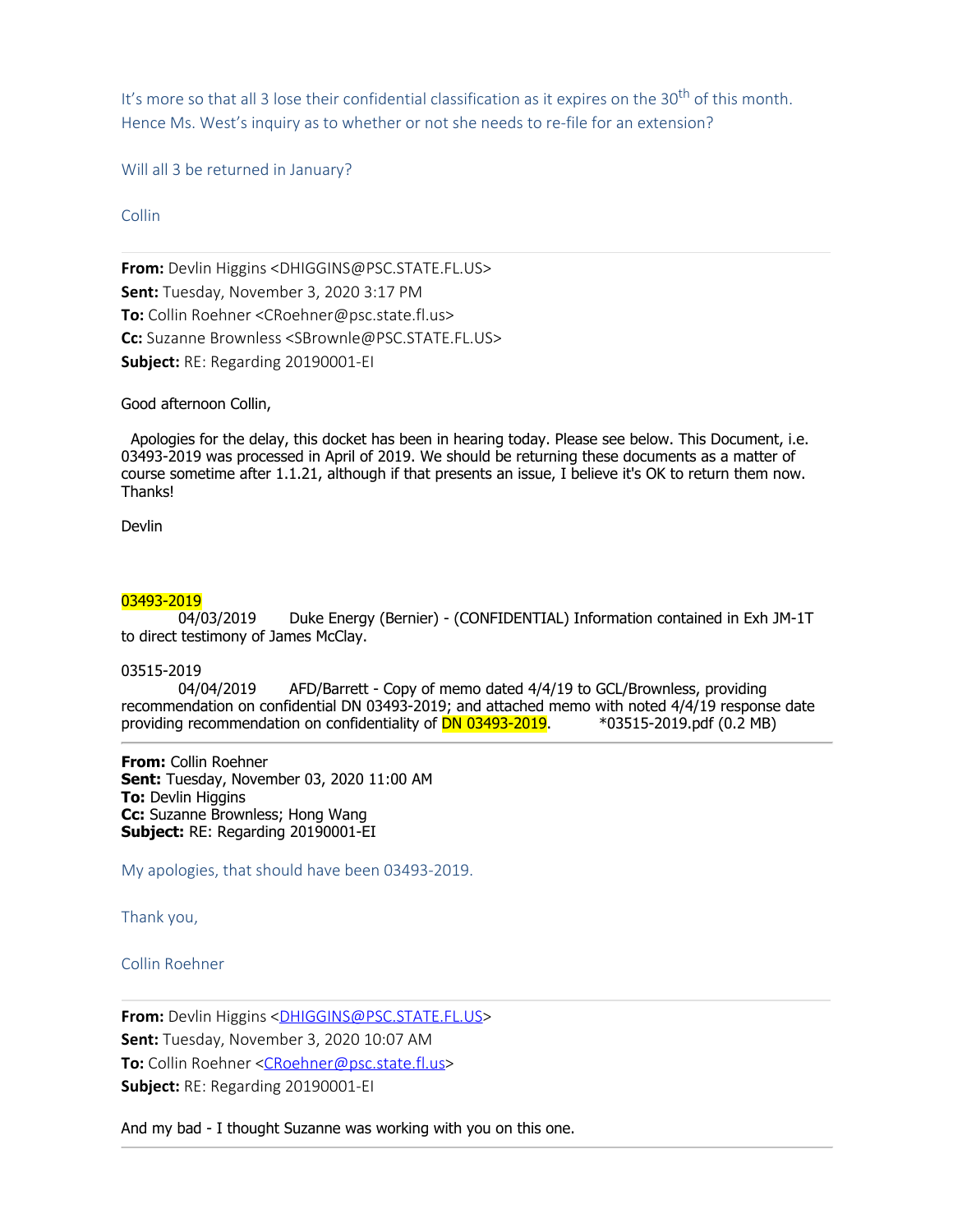**From:** Devlin Higgins **Sent:** Tuesday, November 03, 2020 9:36 AM **To:** Collin Roehner **Subject:** FW: Regarding 20190001-EI

Good morning Collin,

Please see below. I not quite sure where we/Suzanne are at on this (i.e. if anything more is needed). It appears DN 03490-2019 is not confidential? Please advise on any further requirements, thanks!

Devlin

**From:** Devlin Higgins **Sent:** Friday, October 30, 2020 11:09 AM **To:** Suzanne Brownless **Subject:** RE: Regarding 20190001-EI

Good morning,

The first two docs are DEF confidential filings, while the third is a non-confidential FPL filing. Perhaps Collin was given the incorrect document number for the third one? Please see below, thanks.

**Devlin** 

DN: 01320-2019

Date: 3/1/2019

Document: Duke Energy (Bernier) - (CONFIDENTIAL) Exh A to request for confidential classification regarding certain information contained in Exh AG-1 to direct testimony of Arnold Garcia; and Exh CAM-2T, sheets 2 and 3, to the direct testimony of Christopher A. Menendez.

DN: 03322-2019

 $\overline{\phantom{a}}$ 

Date: 3/25/2019

Document: Duke Energy (Bernier) - (CONFIDENTIAL) Information contained in response to staff's 1st set of interrogatories (Nos. 1-8); specifically, questions 1, 3, 4, 5, and 6).

#### DN: 03490-2019

 $\overline{\phantom{a}}$  , where  $\overline{\phantom{a}}$ 

Date: 4/3/2019

Document: FPL (Moncada) - Letter dated 4/3/19, advising pursuant to Paragraph 16 of settlement agreement approved in Order PSC-16-0560-AS-EI, FPL's fuel hedging program is under a moratorium; therefore, FPL has no hedging activity to report for 2018.